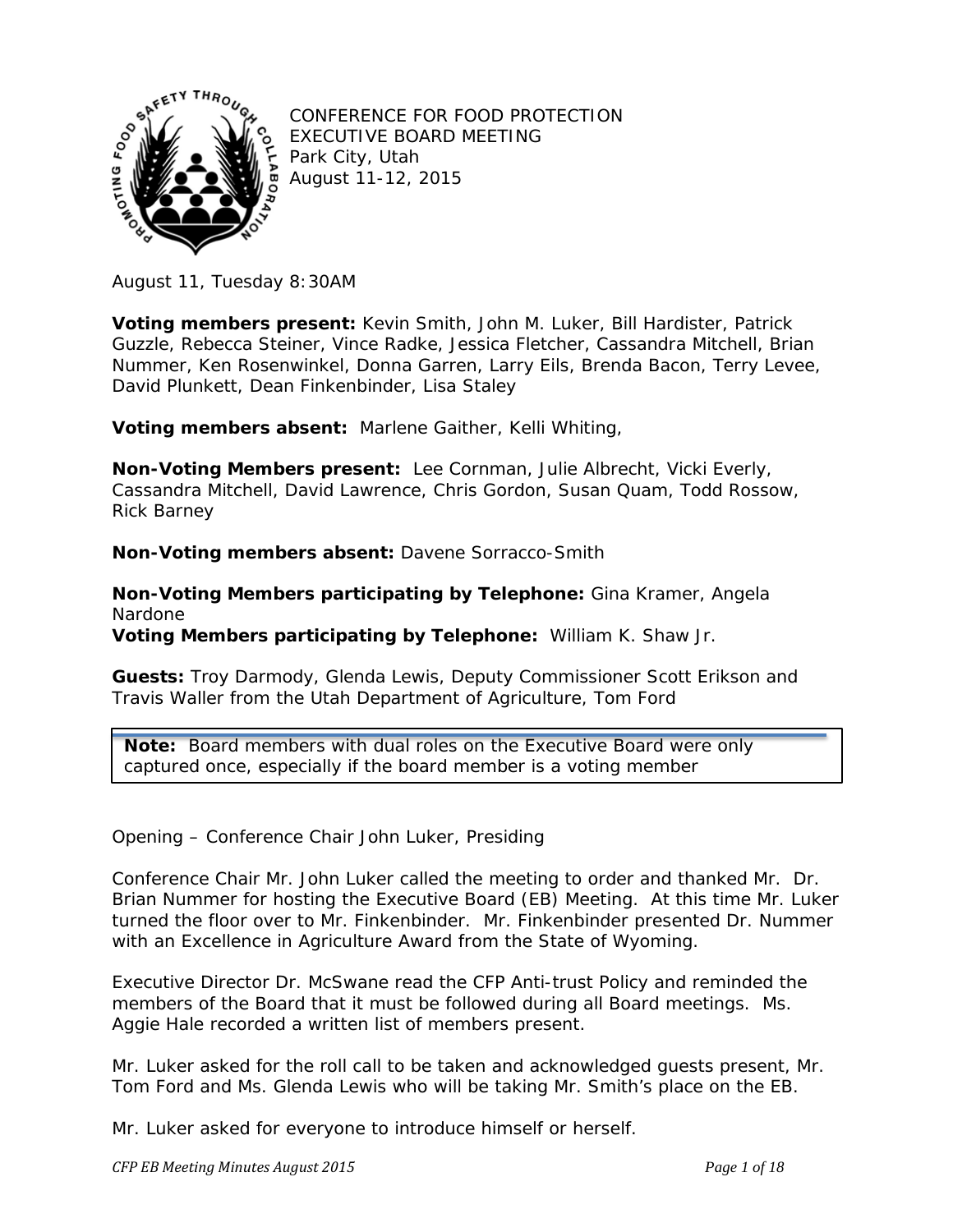Mr. Luker stated the Board Meeting Minutes from April 2015 were previously approved via E-ballot. The minutes are included in Binder1 and posted on the CFP website and since there were no comments, the minutes stand approved as written.

#### *Executive Staff Reports*

#### **Executive Director – David McSwane**

Dr. McSwane went over the Executive Director's report submitted. Dr. McSwane thanked Mr. Barney for an opportunity to make a presentation about the CFP at the Florida Association of Food Protection. The Council membership process was discussed. He stated this was the most applicants submitted to date. He went over the contract with Adobe Connect. He stated the contract had been signed and that several individuals had already used the program. Two training sessions have been completed and one is still available. Pragmatic offered to provide a more advanced Adobe Connect training. Trainings were recorded and distributed. We will assess the needs for Adobe Connect after this first year.

Dr. McSwane informed the EB that the winner of the Crumbine award this year is Lincoln-Lancaster County Health Department in Lincoln, Nebraska. He discussed the role of the CFP in the Crumbine award.

Dr. McSwane is currently working with the Crumbine award sponsors for the upcoming biennial meeting. Currently, there are 8 sponsors, however 2 have been delinquent two years running.

He discussed his attendance at the Association of Food and Drug Officials (AFDO) meeting and talked about ways to collaborate. AFDO currently has a link with CFP. Dr. McSwane stated he was trying to evaluate whether updating MOUs with federal partners was necessary at this point in time. Mr. Smith asked if there was something of interest that would be important with respect to updating the MOU. Dr. McSwane does not know at this time what would be pertinent to update.

# **ACTION ITEM**

Ms. LeMaster moved to acknowledge the Executive Director's report and Dr. Garren seconded. Mr. Luker asked if all were in favor of acknowledging the Report. A vote was taken and the motion carried unanimously.

#### **Executive Treasurer – Eric Pippert**

Mr. Pippert discussed his report. He went over how many people requested funds to come to this meeting. He stated we would be able to fund everyone with the \$800 limit for travel to this meeting. He went over submitting requests in a timely manner.

Discussion: Mr. Levee asked what happens if someone only requests half the amount? Mr. Pippert stated the number is a baseline and the EB can approve further funding if necessary. Ms. Mitchell went over the report and asked if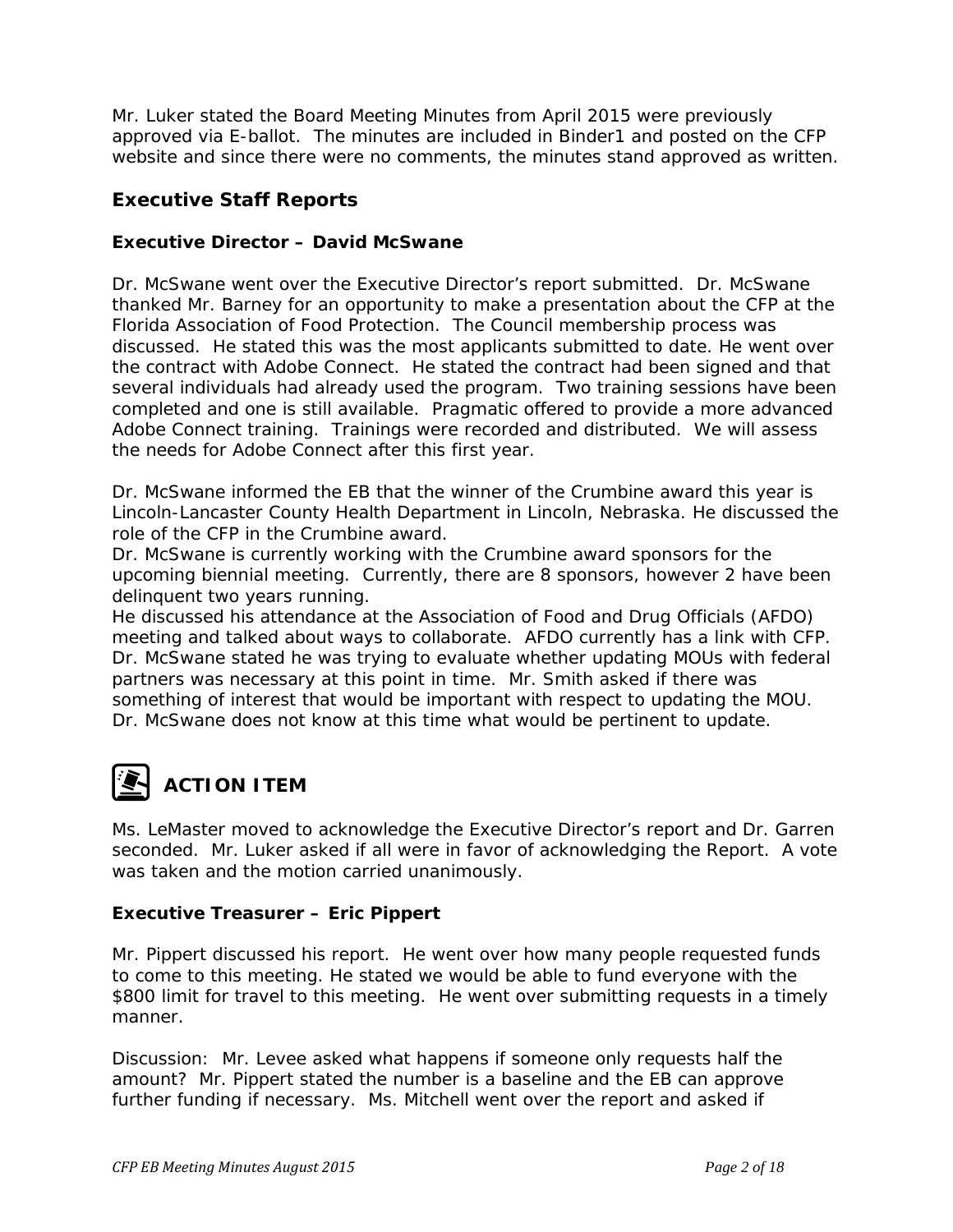someone only uses the partial amount, can the baseline amount be increased? Mr. Pippert reiterated that the amounts could be increased.

Ms. Bacon inquired if the \$800 amount would be the same for the biennial meeting as well. Mr. Pippert answered in the affirmative. Mr. Pippert stated the budgets are discussed by year and that any changes could be addressed for the 2016 budget.



#### **ACTION ITEM:**

Dr. Nummer moved and Ms. Fletcher seconded, to increase the travel budget by \$2,000. Mr. Nummer made a friendly amendment to save the funds remaining from the current travel budget to the 2016 budget year. A vote was not taken at this time.

Discussion ensued: Dr. Garren discussed that perhaps before we use the money now we should look at line items as a whole because monies may be needed down the road. Ms. Everly asked for clarification on budget by year as reported for 2015 and for 2016. How much do we actually have in the bank? Mr. Pippert stated there are two separate items, budgeting and accounting. Mr. Hardister asked if we needed to update current travel policy. Mr. Pippert stated the policy had been redone in 2009 and he agreed that it should be amended. Mr. Pippert stated the Boise budget has now been broken out by everyone who registers and captured by Eventbrite. Mr. Eils asked that the word "grant" be added in the treasurer's report and Mr. Pippert agreed. A question was asked as to whether we could approve the budget report without discussing registrations. The response was that the discussion to set registration costs should be done first.

# **ACTION ITEM**

Ms. Staley moved and Ms. LeMaster seconded to table the discussion initially proposed by Dr. Nummer and the discussion on funds. A vote was taken. The motion to table carried unanimously.

Mr. Pippert continued his report. He mentioned the grant application from the FDA has been going through the proper channels. No further news at this time. Mr. Pippert stated the 2016 budget must be approved or amended.

#### **ACTION ITEM:**

Mr. Eils moved and Dr. Nummer seconded to acknowledge the Executive Treasurer's Report and table the two budget items until later. A vote was taken and the motion passed unanimously.

#### **Executive Assistant – Aggie Hale**

Ms. Hale briefly went over the council formation process and thanked everyone involved for making a daunting task much easier. She mentioned the updating of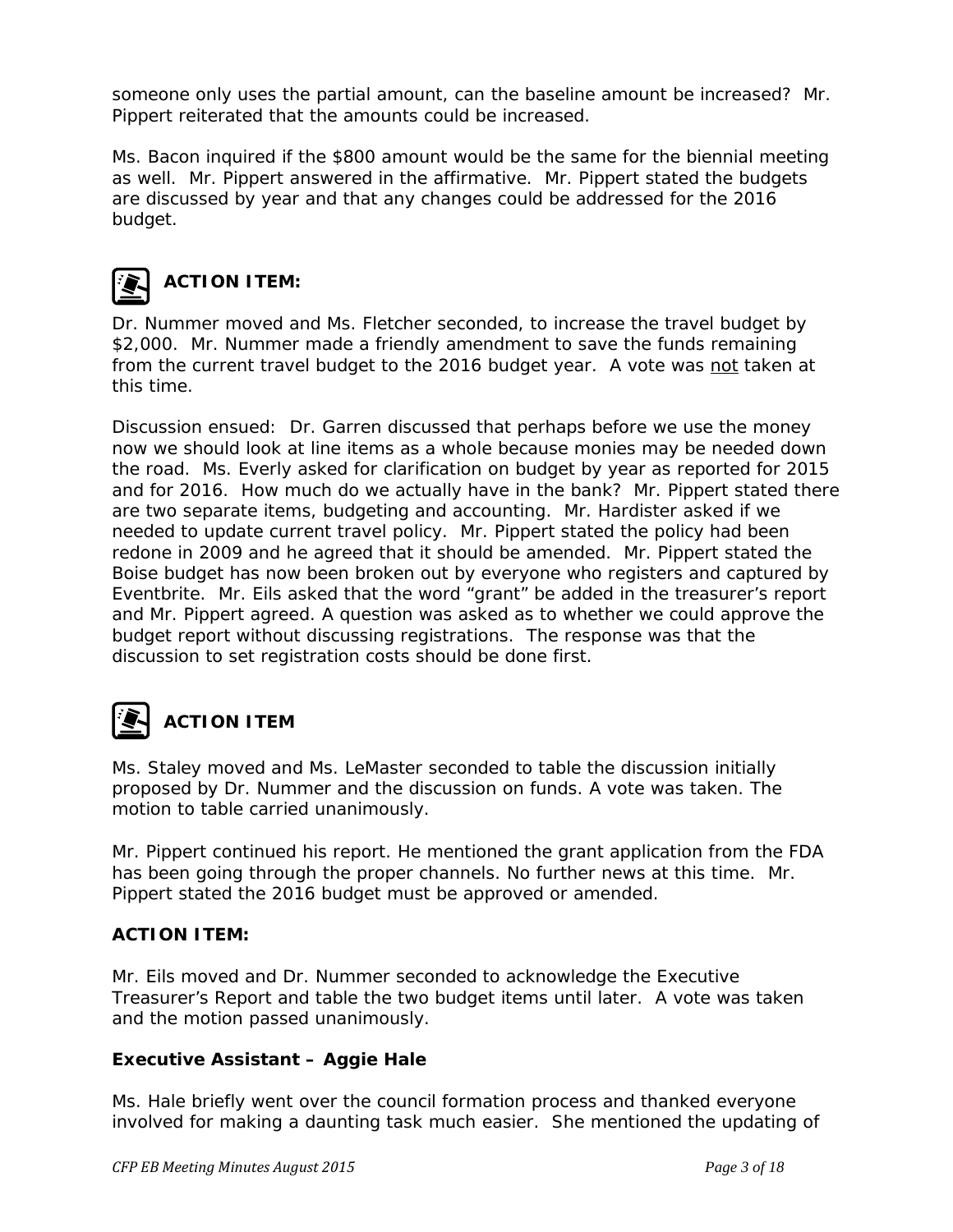the website by Webmaster Mr. Kevin Hamstra and the upcoming sponsorship and registration process including the extension of the contract with Eventbrite. She also mentioned the scribe supervisor role and that further work is needed to assure it goes smoothly for the upcoming biennial meeting.

# **ACTION ITEM:**

Dr. Garren moved and Ms. LeMaster seconded to acknowledge the Executive Assistant's Report. A vote was taken and the motion carried unanimously.

#### *UNFINISHED BUSINESS*

#### **Standards for Documents Published on the CFP Website**

Dr. Garren reported on the Ad hoc Committee on Standards for Documents Published on CFP Website and Peer Reviewed and Non-Peer Reviewed Publications. She stated that the work is ongoing and the committee has not done much on this issue to date. She stated that little has changed.

Dr. Garren stated that final committee discussions would be sent to Council II as an Issue. She will take the lead in preparing an Issue for the 2016 biennial meeting that addressed the matters that were submitted, but withdrawn, at the 2014 biennial meeting. .

Discussion: Ms. Everly reported that publication of peer-reviewed documents has been discussed and was captured in guidance documents by the Issue Chairs. It was stated that Dr. Garren's committee is supposed to flush out the details. Dr. Garren stated she was tasked to come up with details for the process. Dr. McSwane reiterated that the CFP does not want to be the approvers of peer reviews because this is not the role of the CFP. Mr. Smith stated it is the role of the Ad Hoc committee to submit guidelines to the EB for approval. Ms. Cornman asked if there was ever a straw vote taken by the EB? There was no previously straw vote taken.

*Break 10:00AM* 

#### **Sponsorship Committee Report**

Mr. Luker introduced Ms. Gina Kramer who participated via conference call. Ms. Kramer stated that membership on the Sponsorship Committee has changed for the 2-14-16 biennium and the Committee is comprised of the following members:

Patrick Guzzle – 2016 LAC Co-Chair, Adam Johnson – Ecolab, Cory Headman – Meijer, Marjorie Jones – NSF, Leigh Feitelson – ReposiTrak/Park City Group Jeff Mitchell - Chemstar

The committee has been active in soliciting sponsors for the 2016 biennial meeting. Mr. Guzzle stated his role was to serve as liaison from the Local Arrangements Committee to help avoid having multiple people contacting the same individuals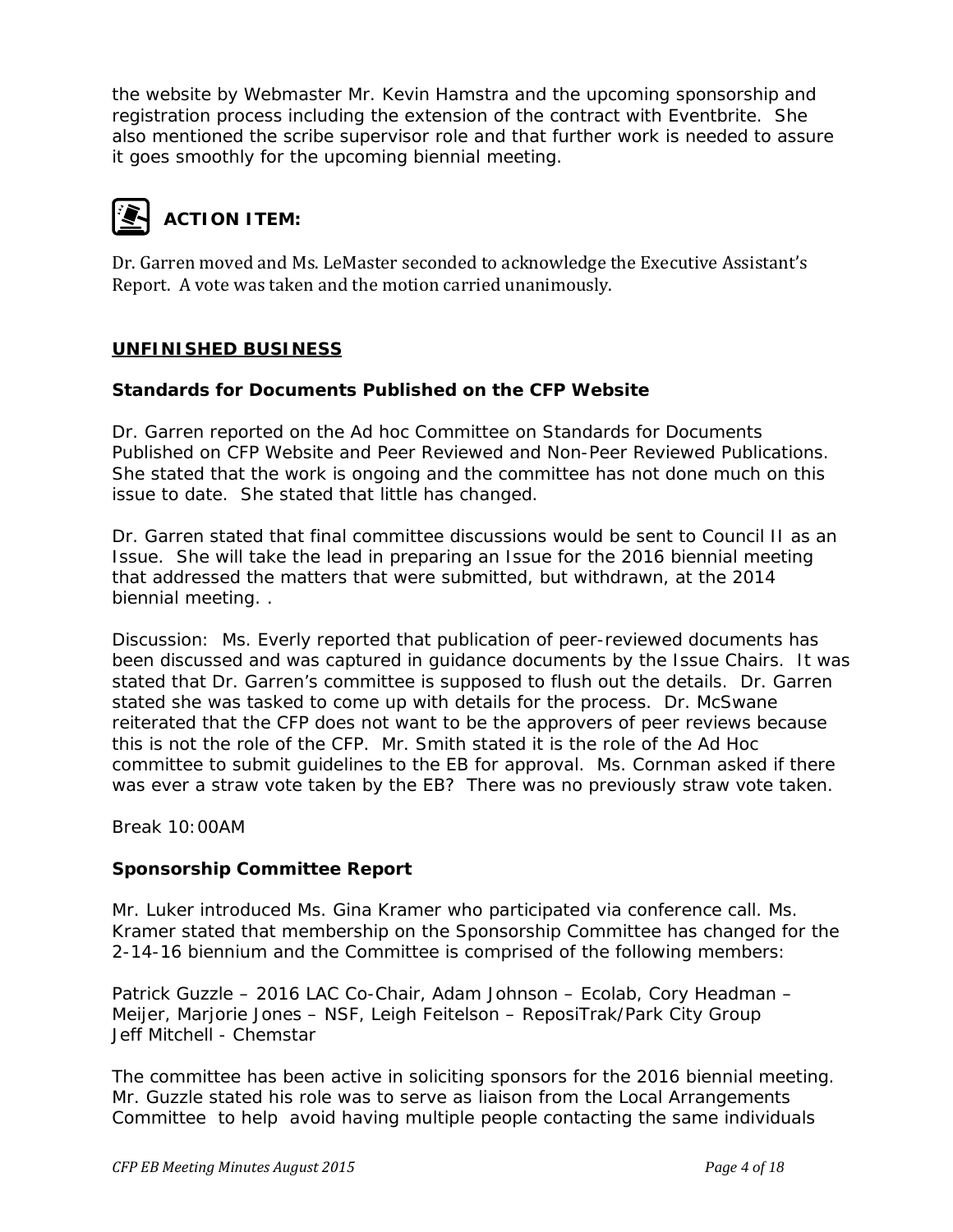for sponsorships. As a government employee, Mr. Guzzle is not allowed to solicit sponsorship.

Several individuals have suggested creating a new category of sponsorship called "sustaining" sponsors or something similar. These sponsors would pay sponsorship fees annually instead of biennially as is now the practice. Ms. Kramer indicated the committee has received commitments from AFDO, IAFP and others to develop details on the sustaining membership concept. There was a concern by some industry members that a sustaining membership would not be feasible if the amount of money for sponsorship was doubled. Several ideas were suggested and Ms. Kramer said the committee would be happy to receive any and all suggestions.



# **ACTION ITEM:**

Ms. Bacon moved and Mr. Rosenwinkel seconded to approve the new roster and acknowledge the report for the Sponsorship Committee. A vote was taken and the motion carried unanimously.

#### **Ad hoc Finance Committee Recommendations**

Dr. Garren stated a report was submitted in April. She stated the committee would be submitting an Issue to formally establish this Committee as a Standing Committee. No new report for this meeting.

Discussion: Mr. Levee read the minutes from last meeting, which stated in a motion that the "Ad hoc Finance Committee provide a proposal to describe function, structure and charges to create the Committee as a standing committee by the August EB meeting". Dr. Garren will go back and address what was stated in last EB meeting and provide recommendations.



#### **ACTION ITEM:**

Ms. Bacon moved and Ms. Mitchell seconded to take the budget items off the table for discussion. A vote was taken and the motion carried.



### **ACTION ITEM:**

Dr. Nummer moved and Ms. Fletcher seconded to amend the original motion to state that instead of carrying over the \$2,000, for this year that was not spent on travel, the remainder of what was spent and what was budgeted for travel will be carried over to the next budget period. Discussion - none. A vote was taken and the motion carried. Roll call vote taken, 4 opposed, one abstained and remainder voted in favor.

Mr. Pippert discussed the two-year budget. The discussion should be on how much do we want to spend. Dr. Garren stated that one of the recommendations from the Ad hoc Committee was that we must be aware of the difference between the off year and the biennial meeting year with respect to not spending more than what was actually budgeted and available funds. The Finance Ad hoc Committee wishes to have money in reserve. Ms. Stevens-Grobbelaar suggested the host sponsor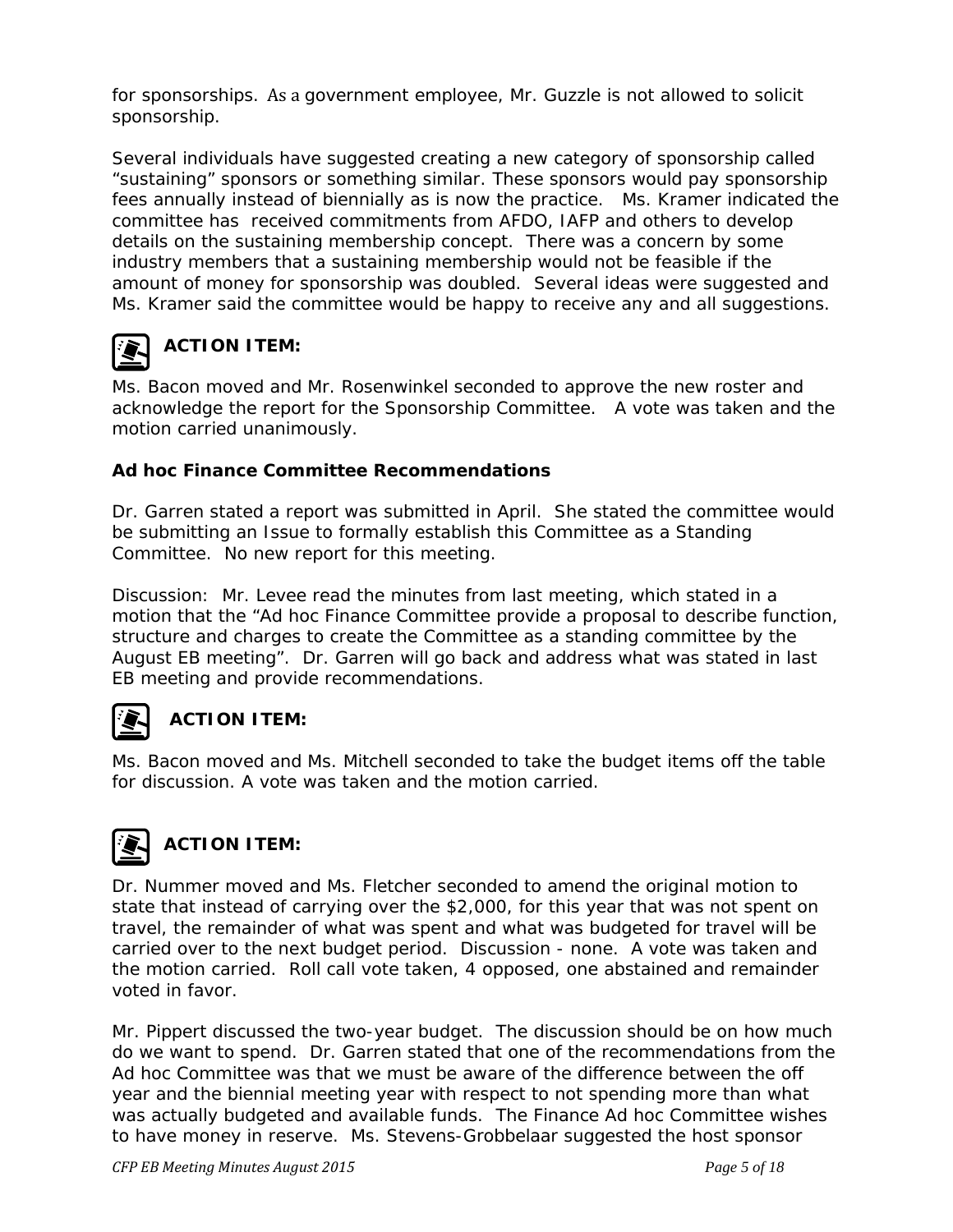should be taken into consideration when selecting locations for Board meetings in order to lower expenses. She offered her company's location in Dallas, TX as an option for the fall meeting in 2016. Dr. McSwane stated that we needed to be more careful choosing a site. We need to get the best cost for the EB meetings. Mr. Pippert provided an example about how we have revenue to expense budget. He stated when he took over there was a reserve of funds. He shared that Mr. Trevor Hayes suggested having a ratio of 3 to 1 (revenue is 3). Mr. Pippert expressed that we need to be cognizant of our current situation. Discussion ensued about the number of meetings, e.g. conference call vs. face to face. Ms. Everly, reminded the EB of the issues needing to be resolved during the meetings. Ms. Bacon stated that even with cutting costs we will we need to look at raising fees.



### **ACTION ITEM:**

Ms. Bacon moved and Ms. Grobbelaar seconded to forego the off year face-to-face (Spring) EB meeting and have a conference/webinar call. A vote was taken and the motion carried.



### **ACTION ITEM:**

Dr. Garren moved and Mr. Rosenwinkel seconded to reconsider the previous motion. A vote was taken and the motion carried with one opposed.



### **ACTION ITEM:**

Ms. LeMaster moved and Mr. Rosenwinkel seconded, to table the reconsidered motion. A vote was taken and motion carried unanimously.

**Revisions to CFP "Rules for Proceedings"** – Marlene Gaither No report at this time. Ms. Gaither was unavailable.

**Point of clarification:** Ms. Everly will address developing a list of reasons for Councils to choose from when recommending "No Action" on an issue, during the Issue Committee report.

**2016 Biennial Meeting Update – Local Arrangements Committee -** Troy Darmody and Patrick Guzzle

Mr. Darmody provided the LAC Report. He mentioned that we have commitments for Titanium sponsors with one already paid. They are currently working to add Simplot as a Titanium sponsor. Arrangements are made and rooms are set per Ms. Callister. Mr. Darmody stated the Governor is a possible speaker. It was stated that Ms. Emily Webster from Florida would be a plus as the office manager, however funding is necessary. He mentioned the AV technical staff is already set. Mr. Guzzle has been working on scribes and runners from the area student population. The court reporting services have been established. The LAC is working on tourism options such as, including the bicycle brewery, local vineyards, walking tours and local restaurants. Mr. Pippert brought up a pre-paid card requested by Mr. Guzzle and the LAC. Mr. Pippert stated he had a level of discomfort with it. The Audit committee has not weighed in on this issue yet.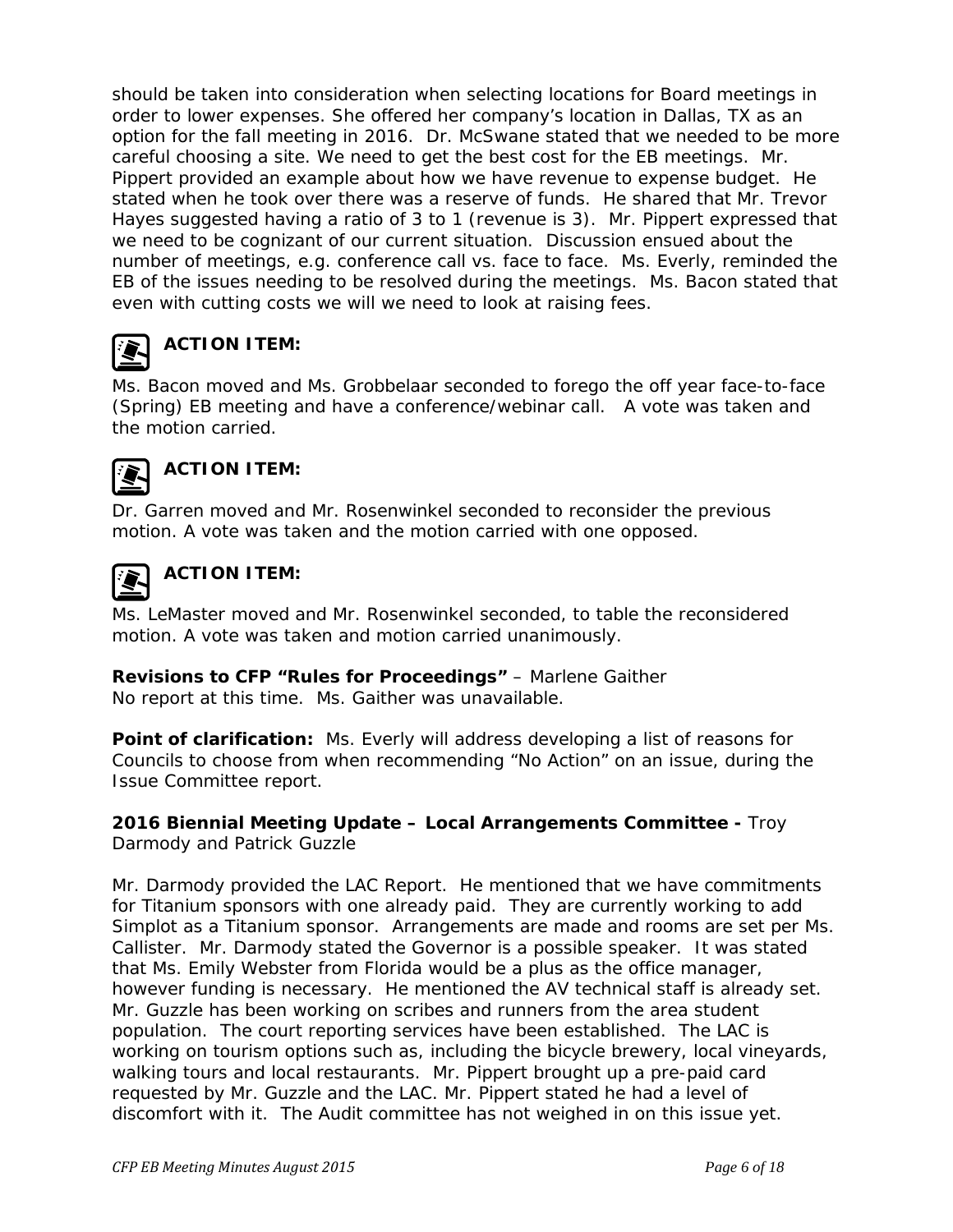

Ms. Fletcher moved and Mr. Eils seconded to acknowledge the LAC report. A vote was taken and the motion carried unanimously.

*Lunch Break 12:15PM*

Mr. Luker brought the meeting back to order and introduced our guests. Mr. Scott Erikson from the Utah Department of Agriculture spoke to the group about the future of food safety and the role CFP and all stakeholders have in protecting the public health.

#### **Eventbrite Contract Renewal**

Dr. McSwane and Ms. Hale discussed the renewal of the Eventbrite contract. A suggestion from Ms. Wright to find a new organization was made last biennial meeting. She felt complexity of the Eventbrite process was cumbersome and not a good fit for our type organization. However, due to time constraints and the many tasks at hand Dr. McSwane and Ms. Hale felt that renewing the contract at this time would be prudent. Copies of the contract were distributed.



## **ACTION ITEM:**

Mr. Eils moved and Mr. Rosenwinkel seconded to approve the Eventbrite contract. A vote was taken and the motion carried unanimously.

Dr. McSwane began discussing the fee structure for the 2016 biennial meeting. Last conference the registration fee was raised. Discussion ensued regarding current fees and how we can structure them for 2016. An idea was put forward to add a service charge. The question of a discount to students for the workshop was raised. Dr. McSwane averaged out that the cost would be around \$283+ per person based on around 438 attendees. At this time we absorb the user fee costs. Ms. Bacon suggested doubling the registration cost to \$50 per year for industry. Mr. Radke shared what other non-profit organizations do, he referenced a study that shows that if you raise cost by 10% it would not be seen as a problem, and if you don't go over 10% and show a benefit it will not impact the total number of members. Ms. Cornman suggested that fees should be the same throughout all constituencies. Mr. Pippert also shared the number of attendees in the past indicated that location is not the determining factor of attendance.

# **ACTION ITEM:**

Dr. Nummer moved and Mr. Eils seconded to increase the conference registration "only" from \$445 to \$495, for "both" registration and workshop from \$570 to \$620 and the workshop "only" from \$150 to \$175. A vote was taken and the motion carried unanimously.



**ACTION ITEM:**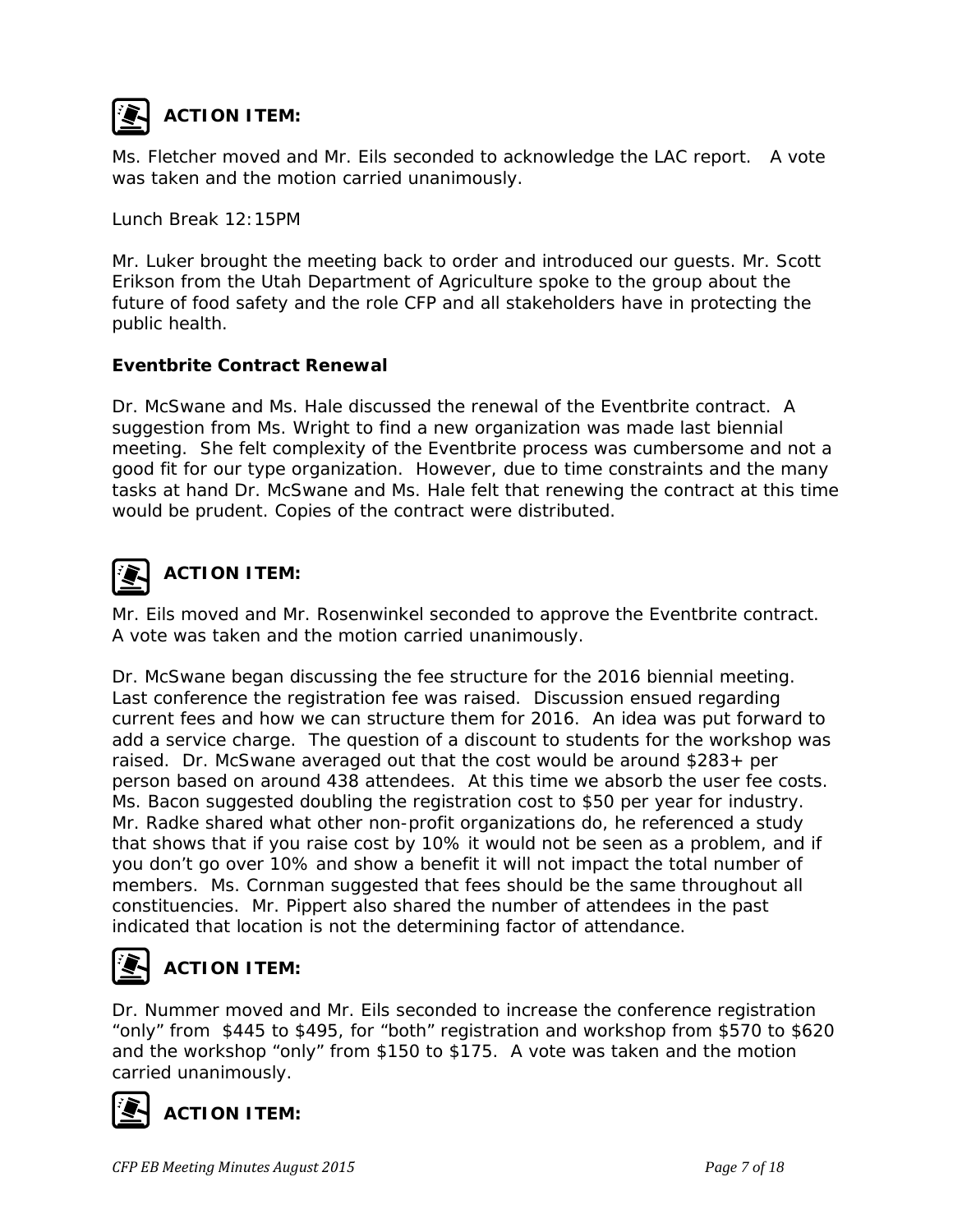Discussion ensued about increasing the membership fee. Mr. Rosenwinkel moved and Ms. Fletcher seconded, to increase the fee from \$50 to \$100 effective Oct  $1<sup>st</sup>$ , 2015 and the fee of \$100 to be paid when not attending the biennial meeting. A vote was taken and the motion carried unanimously.

Dr. McSwane brought up the pre-registration information. He stated the workshop cost of \$100 for the sponsors would remain the same.

Dr. McSwane entertained names for a Keynote Speaker. The list began with Mr. Mike Taylor with FDA, Mr. David Atcheson (FDA retired) and Founder and CEO of the Acheson Group, Mr. Brian Campbell, Mr. Bill Marler, Mr. PC Vasavada. Please forward any suggestions and the appropriate contact person to Dr. McSwane.



Ms. Mitchell moved and Ms. Staley seconded to go from a one-year budget to a two-year budget. A vote was taken and the motion carried unanimously.

#### **Discussion from previous motion on Face-to-Face Meetings:**

Discussion ensued on the topic visited earlier, concerning changing the number of face-to-face EB meetings. Ms. Cornman brought up the different options discussed and she asked about how many conference calls would there be, how long will they be, and what are the logistical pros and cons to eliminating a face-to-face meeting. She feels that face-to-face meetings accomplish more. Mr. Hardister shared that all meetings are important. Mr. Eils suggested we be more prepared when we come to the face-to-face meetings, e.g. fee structure changes could be emailed ahead of the meeting. Mr. Levee suggested we should be more concerned with how to fund these meetings rather than how to eliminate them. Ms. Grobbelaar reiterated that we must be more focused. Mr. Smith brought up that only voting members attending should be compensated for face-to-face meetings. Ms. Cornman mentioned that none of the governing documents speak to how EB meetings are scheduled.



### **ACTION ITEM:**

Mr. Guzzle moved to take the original motion off the table and Ms. Mitchell seconded. A vote was taken and the motion carried unanimously.



**ACTION ITEM:** 

Ms. Bacon moved to forego the off year face-to-face (Spring) EB meeting and have a conference/webinar call and Ms. Grobbelaar seconded. A vote was taken and all opposed. A voted was taken and the motion failed.



#### **ACTION ITEM:**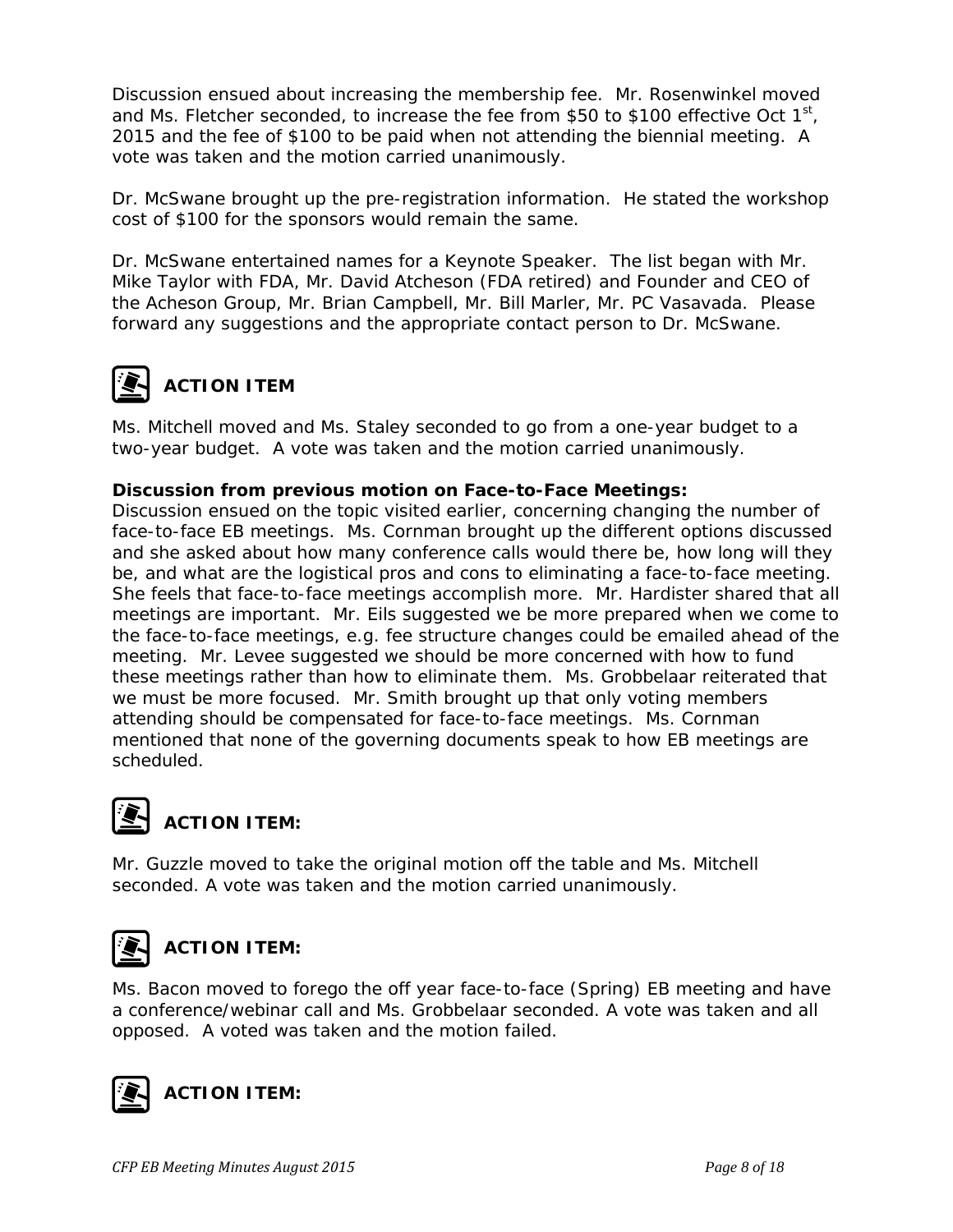Mr. Smith moved and Ms. Bacon seconded, to modify the Executive Treasurer's proposed two-year budget, such that there is a total reduction for the Executive Board expenses and accordingly the related catering by 20%. A vote was taken and the motion carried.



# **ACTION ITEM:**

Ms. Bacon moved and Ms. LeMaster seconded, to create an Ad hoc committee to study ways to reduce costs associated with Executive Board meetings and report back next April (2016). A vote was taken and the motion carried.

The new Ad hoc committee would include: Ms. Bacon as Chair, and the following members: Ms. Quam, Dr. Nummer, Ms. Cornman, Ms. Girard, Mr. Eils, Mr. Hardister, Mr. Barney and Ms. Stevens-Grobbelaar.



# **ACTION ITEM**

Ms. LeMaster moved and Ms. Grobbelaar seconded to approve as amended the 2016-2017 (2-yr) budget. A vote was taken the motion carried unanimously.



# **ACTION ITEM**

Dr. Garren moved and Ms. Staley seconded to approve the 2016 Boise budget including correcting the transposed numbers. A vote was taken and the motion carried unanimously.



### **ACTION ITEM**

Ms. Mitchell moved and Ms. Fletcher seconded to acknowledge the Executive Treasurer's Report. A vote was taken and the motion carried unanimously.



## **ACTION ITEM:**

Ms. Fletcher moved and Mr. Eils seconded, to table Ms. Gaither's report until the next board meeting. A vote was taken and the motion carried unanimously.



### **ACTION ITEM:**

Ms. Fletcher moved and Ms. Mitchell seconded to leave the original document (Rules for CFP Proceedings authored by Mr. Allen Gelfius), as is for now, and take no action on the proposed revised document submitted by Ms. Gaither. A vote was taken and the motion carried.

#### **COUNCIL I REPORTS** – Chris Gordon, Rick Barney

Mr. Gordon discussed the current report on the Council I Committees. Council I committees are: Food Recovery, Ice Maker Equipment Cleaning and Sanitizing, Plan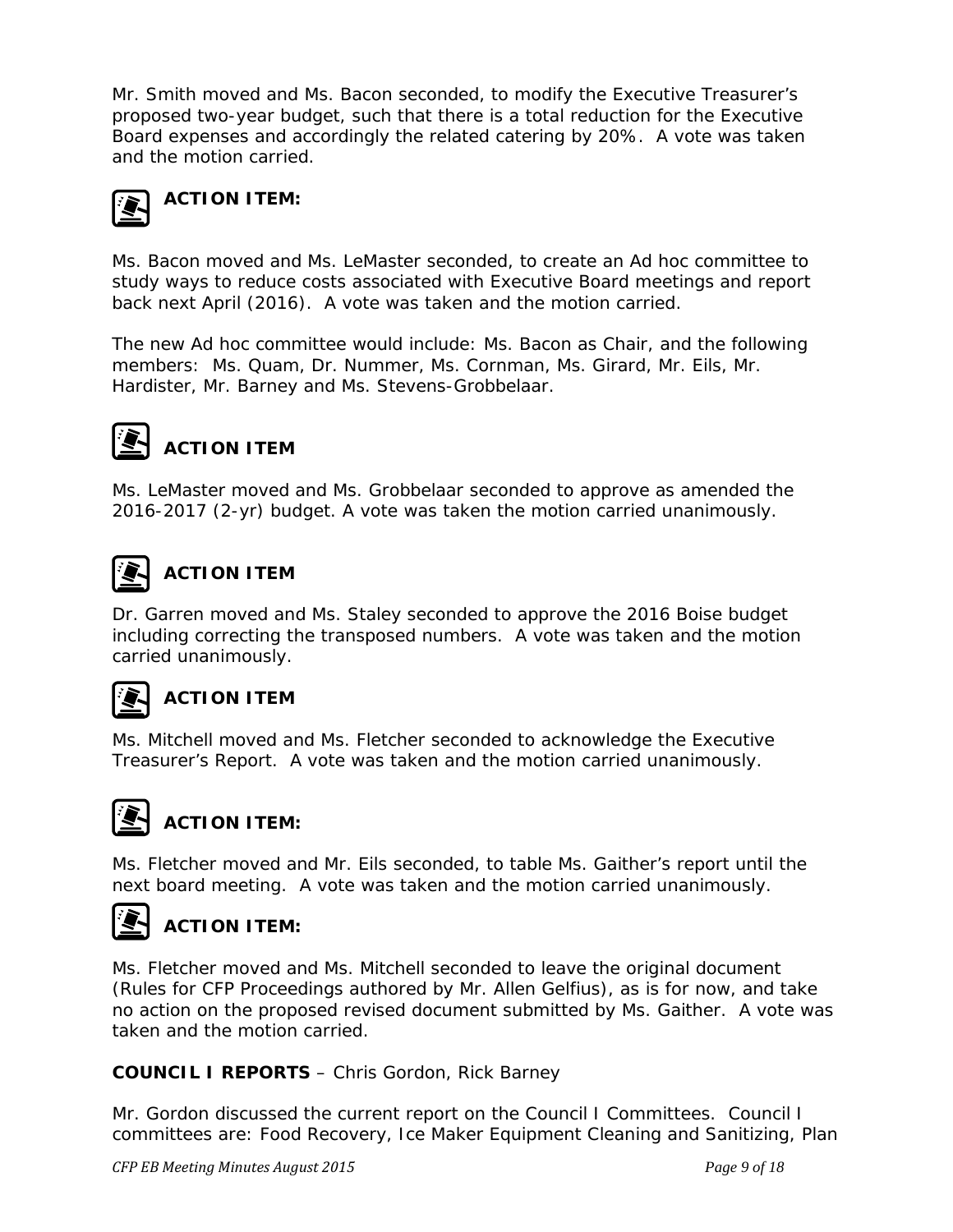Review, Unattended Food Establishment and Oyster Committee. (See Binder 2, committee reports). Mr. Gordon offered an amendment on the Food Recovery Committee for a roster change, however the EB did approve it in an e-vote. Mr. Gordon requested action on the proposed Council I roster. He addressed how they assured that constituencies were represented accurately with respect to the applicants represented by constituency and by geography. There is one proposed addition at the last minute. Mr. Patrick Brown is listed as an alternate to Council I, but he is the sole alternate person listed for Council III, therefore he was transferred to Council III. Discussion was had about face-to–face and call-in committee meetings. The Plan Review Committee was able to have a face-to-face meeting because it was held in tandem with another national meeting. Also, conferencing was provided. Mr. Gordon did explain this was discussed with all the committees under Council I.

# **ACTION ITEM:**

Ms. LeMaster moved and Dr. Garren seconded, to approve the Council I roster. A vote was taken and the motion carried unanimously.



### **ACTION ITEM:**

Ms. Staley moved and Mr. Rosenwinkel seconded, to acknowledge the Council I Report. A vote was taken and the motion carried unanimously.

#### **COUNCIL II REPORT** – Susan Quam, David Lawrence

Ms. Quam stated there are no committee roster changes. She is only asking for acknowledgment of Council II report and Council II roster and of the Committee Reports (committee reports on the website). The Council II committees are: Certification of Food Safety Regulatory Professionals (CFSRP), Demonstration of Knowledge, Employee Food Safety Training, and the Interdisciplinary Foodborne Illness Training Committee. The CFSRP is having problems with a charge and say they cannot complete it by the 2016 meeting. They are looking at possibly changing the CFSRP as a stand-alone committee rather than part of Program Standards Committee. Ms. Quam offered to send the Demonstration of Knowledge tracking document if requested. Ms. Quam reported that all committees are moving forward with their charges.

# **ACTION ITEM:**

Dr. Garren moved and Ms. LeMaster seconded, to acknowledge the Council II Report. A vote was taken and the motion carried unanimously.

Ms. Quam discussed the make up of Council II. There were challenges because there weren't as many applicants who chose Council II as their first choice. Therefore, there were challenges with meeting the balance needed as required by the bylaws. She had to look at large retailers to fill those processing and vending constituencies. There was a struggle for regulatory seats as well. She mentioned that some of the regulators were recruited from the pool of new, less experienced applicants.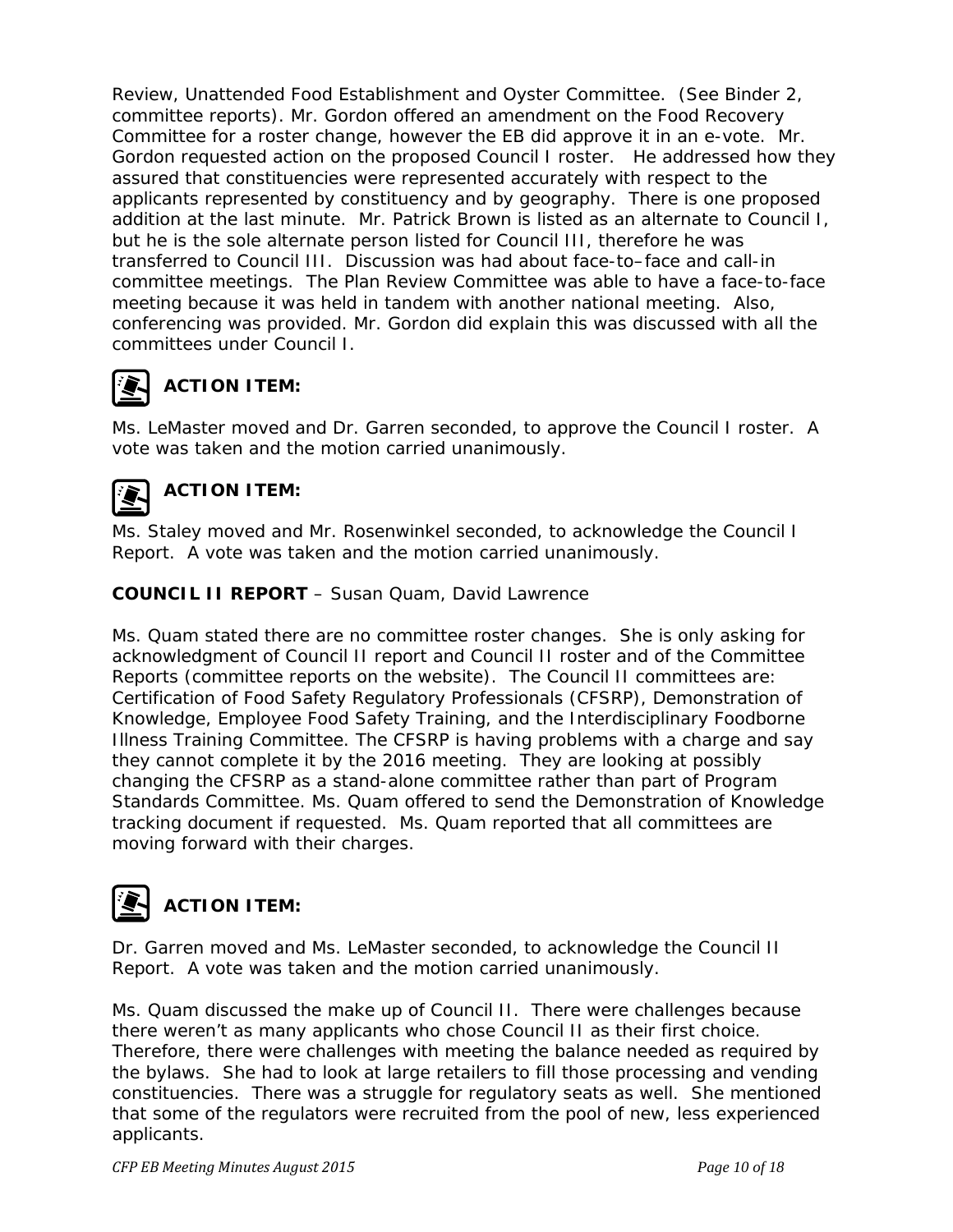

Ms. Staley moved and Dr. Garren seconded, to approve the Council II roster. A vote was taken and the motion carried unanimously.

#### **COUNCIL III REPORT** – Todd Rossow, Davene Sarrocco-Smith

Mr. Rossow discussed the progress of Council III's committees. Council III Committees are: Listeria Retail Guidelines Committee and the Hand Hygiene Committee. There was a change to membership on the Listeria Committee. Mr. Rossow is looking for acknowledgement of the committee reports. (See committee reports, Binder 2). The Listeria Committee has worked on the Listeria guideline by going through it line by line and has worked very hard.



# **ACTION ITEM:**

Dr. Garren moved and Mr. Eils seconded to acknowledge the Council III Report. A vote was taken and the motion carried unanimously.

Mr. Rossow discussed the make up of the Council III roster. He mentioned they were short on local constituencies, but overall representation is good and balance was achieved. However, alternates were difficult to find. Alternates for industry are: Ms. Gina Kramer, Mr. Jeff Mitchell, Mr. Roger Mozingo, John Raulerson, and Mr. Mahati Elluru. Alternates for regulatory are: Ms. Carol Holbert, Ms. Lori LeMaster, Mr. Hugh Atkins, and Ms. Sheri Morris. Alternate for academia, Dr. Don schaffner.



### **ACTION ITEM:**

Dr. Garren moved and Ms. Grobbelaar seconded to approve the Council III Roster. A vote was taken and the motion carried unanimously.

Dr. McSwane brought up the issue of at-large constituency on committees. He isn't sure that it is necessary to remove them from a committee because they are not officially on the committee. Ms. Everly stated, if they appear on a roster that is being voted on, they should be considered. She stated she wanted to thank the council chairs because the committee reports were looking much improved and the Issue chairs appreciated it.

#### **STANDING COMMITTEE REPORTS**

**Program Committee Report**– Dr. Julie Albrecht – Dr. Albrecht distributed copies of the draft of the program workshop agenda (see handout). Dr. Albrecht stated they had a number of people confirmed. She discussed the current progress of the program committee. Mr. Smith suggested having the Lincoln Lancaster co. present why they won the Crumbine award during the workshop.



### **ACTION ITEM:**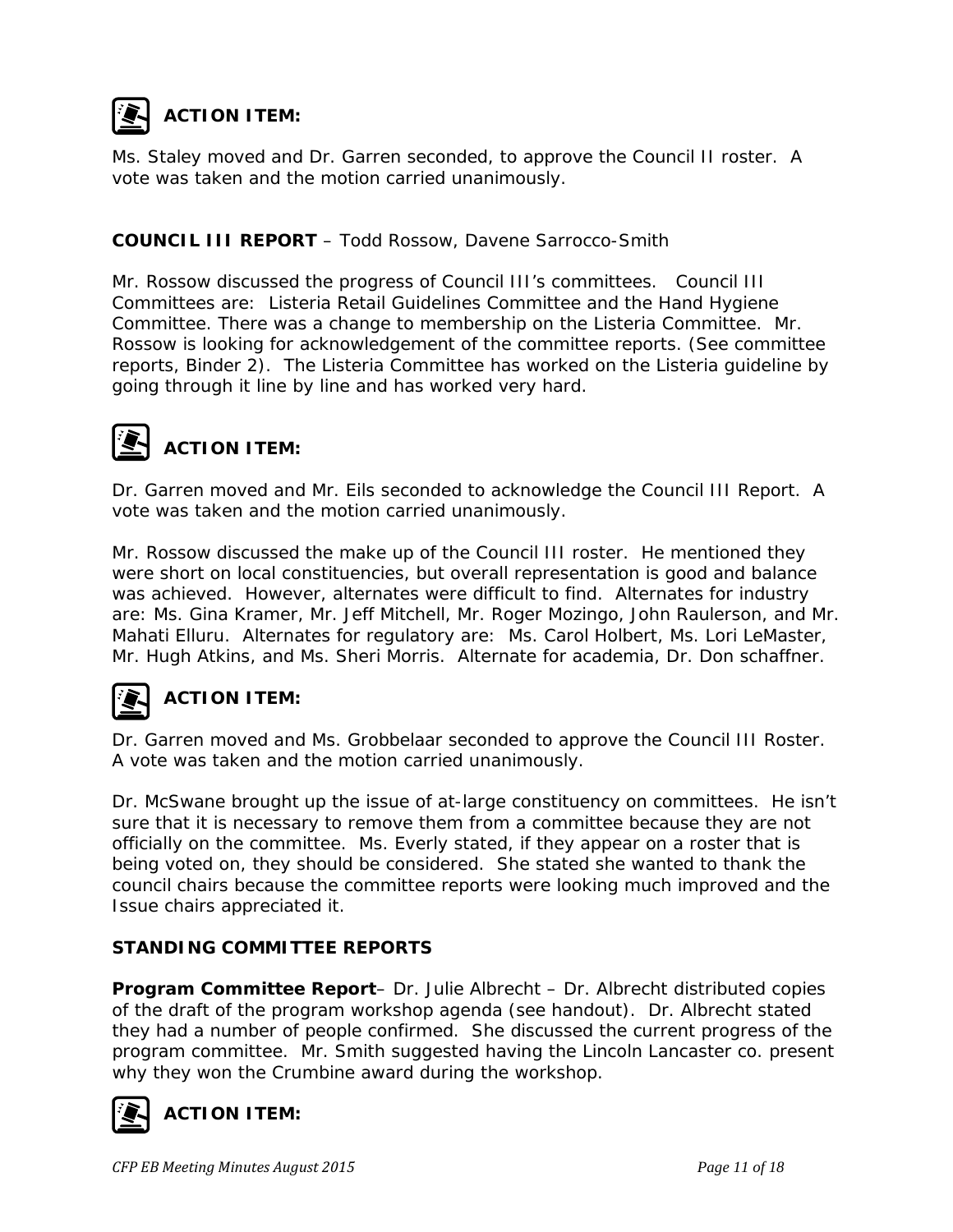Ms. LeMaster moved and Ms. Staley seconded to acknowledge the Program Committee Report. A vote was taken and the motion carried unanimously.

Adjourned 5:00PM

\_\_\_\_\_\_\_

*August 12, Wednesday 8:30AM*

*Mr. Luker brought the meeting to order.*

#### **CONTINUATION OF STANDING COMMITTEE REPORTS**

#### **Constitution, Bylaws/Procedures** – Lee Cornman

A conference call was held with good attendance. 2014 II-018 was discussed. The Committee reviewed the commercialism policy. There was agreement that it needs to be broader. The committee discussed a two-part policy to address the entire Conference. The list of questions submitted by Mr. Cas Stryba was discussed. The list is excerpted from the 7/30/15 conference call report:

D. **Committee review and discussion of questions submitted by Cas Tryba**:

1. **Same issues submitted subsequent biennial meetings** – Active discussion on this question and agreement from committee members that some tweaking of the process can be achieved to preclude this from occurring in the future. Vicki stated that the Issue Chairs will further define what a resubmittal is and will highly recommend NOT resubmitting without new information or science to support such. Issue Chairs will modify issue submission forms to address "already discussed at previous biennial meeting"; will amend instructions to include "caution" about resubmittal; and, council members will be advised to review previous issues as homework in prep for biennial meeting. **Action Item:** Vicki Everly volunteered to work on this concern.

2. **Prohibit forming a committee as the recommended solution** – General committee discussion was opposed to declarative statement of no committees as a recommended solution but there was agreement that further clarification is needed for councils to create clearer, achievable charges if a committee is recommended. Benda Bacon identified a concern with transfer of issues from one council to another and volunteered to put together comments to Vicki to clarify concern and offer suggestions for resolution. Cas expressed a need for better instructions to councils for recommended solutions. **Action Item:** The Executive Board and Issue Committee are working on this concern.

3. **Extracted No Action Issues** – Cas expressed concern on creating a balance of opponent vs. proponent on the EB committee formed to resolve an Extracted No Action Issue. **Action Item:** Cas volunteered to review and draft language to offer for the committee to discuss and present to the EB on how to select committee members to ensure all sides are represented and that someone on the committee was present during the entire deliberation in council.

4. **Defining Industry Constituency as relates to Council 1** – Discussion by committee members indicated agreement that participation of non-regulated industry entities continues to grow. There was active discussion on how that may or may not impact the makeup of those identified as industry voting members. Vicki expressed concern that the Bylaws was inconsistent with the new constituencies and Brenda expressed a desire to review further. **Action Item:** Cas, Brenda and Bill will look at council membership based on new membership categories and look at regulated vs. non-regulated industry representation.

She discussed the Board has been having discussions regarding issue process concerns. Extracted issue balance was discussed. The language put forward last meeting on extracted issues was appreciated, but there is still some concern with the makeup of the Ad hoc committee. Ms. Cornman distributed a handout on CFP objectives. She stated discrepancies and redundancies were found in all the governing documents. She proposed a Table of Content for a manual that will be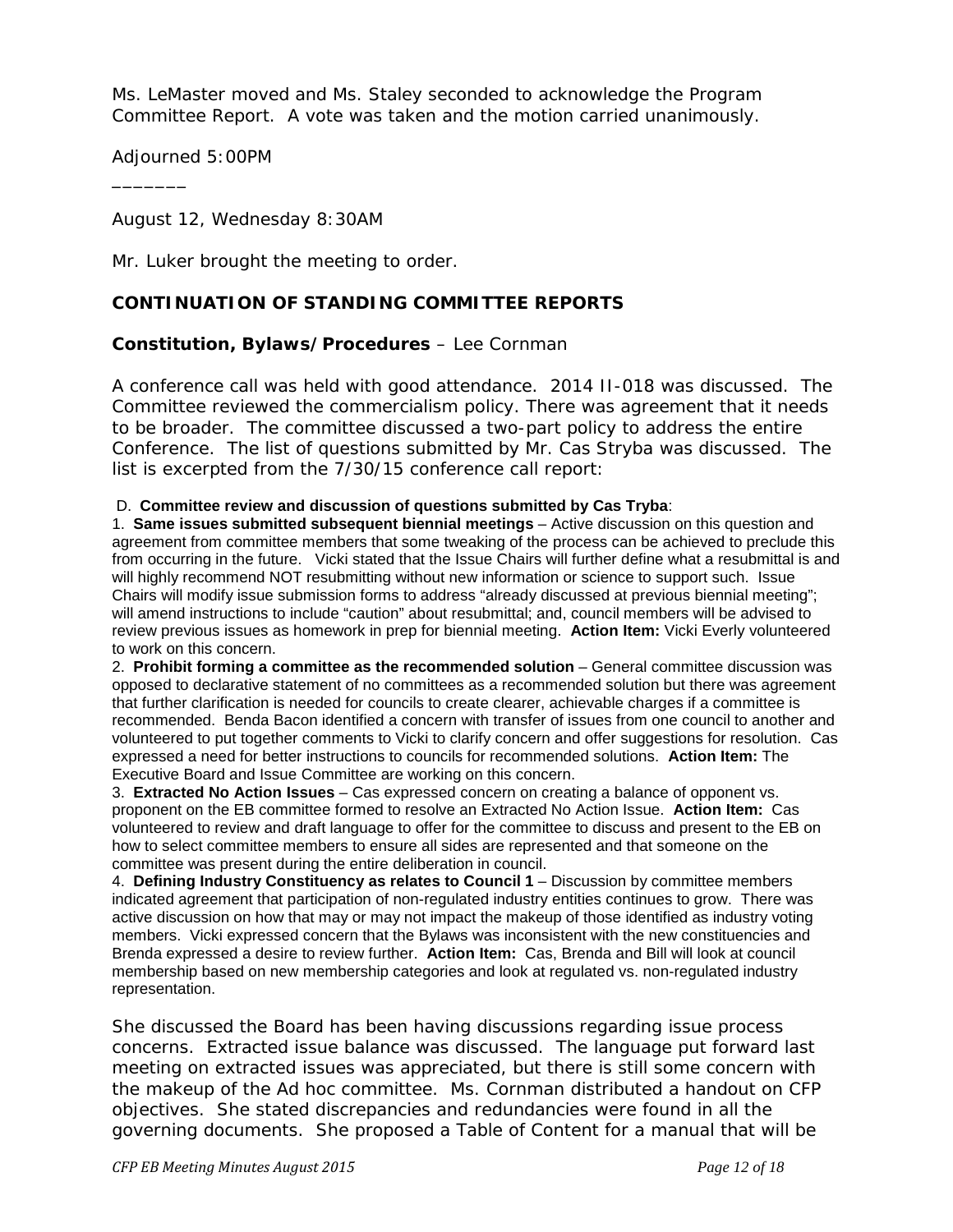comprised of all the governing documents. She stated there is no intent to change any language, but simply to clean up and get rid of redundancies. She is asking for approval from board to move forward.



# **ACTION ITEM:**

Ms. LeMaster moved and Ms. Mitchell seconded, to acknowledge the Constitution and bylaws Committee Report. A vote was taken and the motion carried unanimously.

Dr. McSwane mentioned we need new position descriptions for new standing committees.

**Issue Committee Report**– Vicki Everly and Cassandra Mitchell

There has been significant progress since the last board meeting. The target date of completion of the website changes by 180 Design is the end of August. Ms. Everly and Ms. Mitchell are reviewing documents and editing documents as needed. The final report template, issue rejection, and terms and conditions have been completed. Three documents are pending completion: Pre-submission template, Issue Review checklist, and the Issue Review Process Checklist. Ms. Mitchell stated there would be beta testing. Ms. Everly stated there would be conference calls with committee and council chairs scheduled to review the issue process. Ms. Mitchell went over the time lines for the issue review process. The items, the No Action guidance document, the attachment of supporting documents and language already approved to add to Issue Acceptance Criteria, include a submission history box to issue submission form that needs to be voted on by the EB. (See Issue Committee Report and attachments in Binder 3).

# **ACTION ITEM:**

Mr. Guzzle moved and Mr. Plunkett seconded to approve the list provided as guidance for "No Action" by striking number 7, and amending number 2 to read: insufficient science/research/information has been provided to take action on the recommended solution. A vote was taken and the motion carried with 3 opposed.



## **ACTION ITEM:**

Ms. LeMaster moved and Ms. Grobbelaar seconded, that supporting documents be submitted as attachments only in pdf.

A vote was taken and the motion carried unanimously.



### **ACTION ITEM:**

Ms. LeMaster moved and Ms. Fletcher seconded, to accept inserting item c3a from the Issue Report to the Issue Acceptance Criteria. A vote was taken and the motion carried unanimously.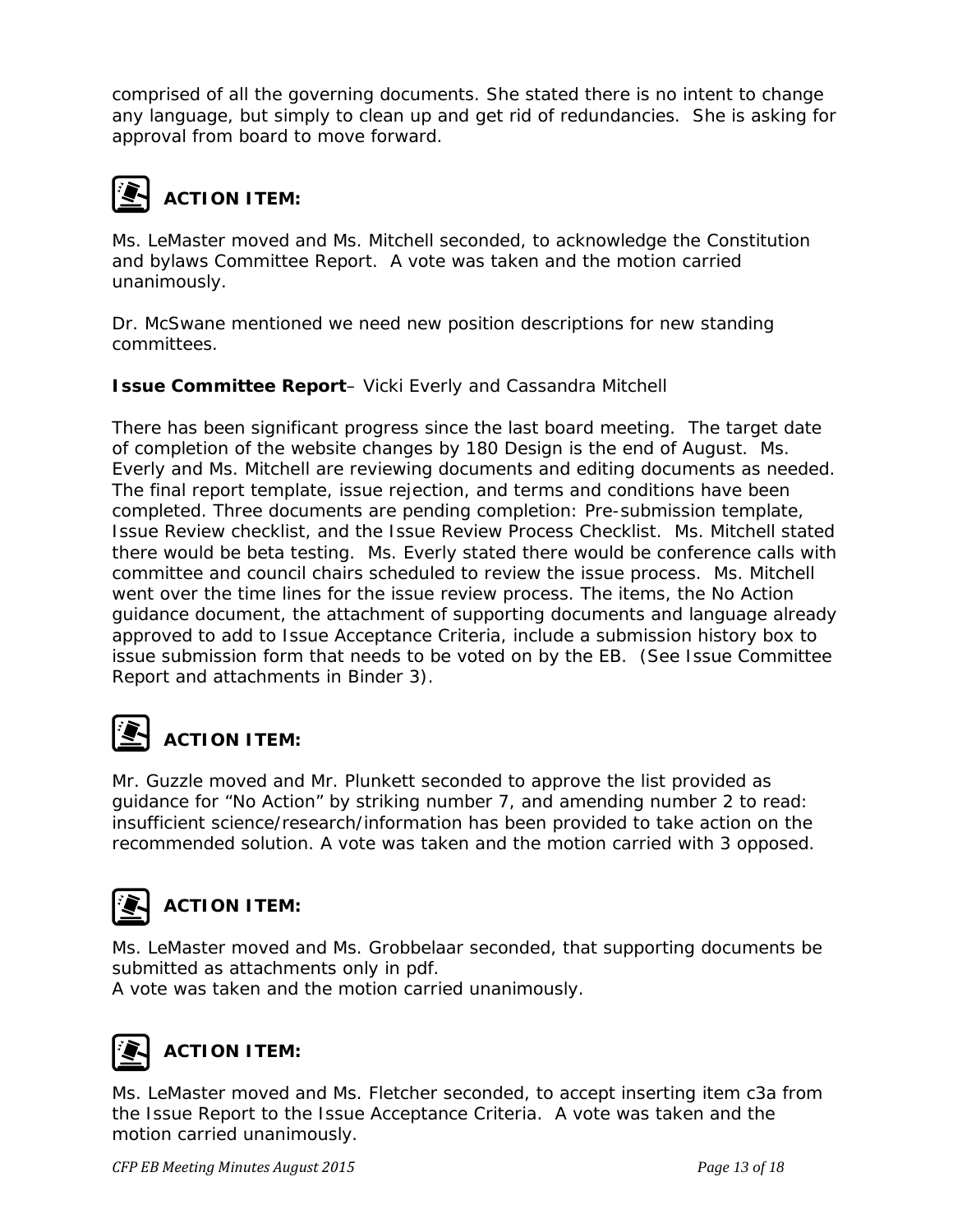

# **ACTION ITEM:**

Ms. Staley moved and Ms. LeMaster seconded, to include the submission history box on the issue submission form. A vote was taken and the motion carried unanimously.

**Point of clarification:** The Issue Chairs are asking for proposed changes on forms to be voted on at this time. However, an e-vote will be needed to approve forms once finalized. The Issue Chairs are asking the EB to review the guidance instructions document (Binder 3) for issue submission before they are finalized.



### **ACTION ITEM:**

Ms. Bacon moved and Mr. Finkenbinder seconded, to acknowledge the Issue Committee Report. A vote was taken and the motion carried unanimously.

#### **Program Standards Committee Report** – David Lawrence

David Lawrence is giving the report on behalf of the Committee Co-chairs, (see report in Binder 2). The Committee has done a great deal of work. A subcommittee is working on Issue 5 and also the whole Committee is working on Standard 7 and 4. The FDA has provided proposals for the committee to give their feedback. The Issue 3 subcommittee is working on recommendations for industry support for standards 3,4 and 7. The charge for Issue 5 resolution by AFDO as far as the retail program standards should not impact the Conference's work on the program standards.

### **ACTION ITEM:**

Ms. Fletcher moved and Ms. Mitchell seconded, to acknowledge the Program Standards Report. A vote was taken and the motion carried unanimously.

#### **Strategic Planning Committee Report** –Tom Ford

Mr. Tom Ford presented the Strategic Planning Committee Report. (See report in Binder 3). He discussed the updates to the navigator program concerning help with orientation for new attendees. The navigator program began in 2014 and is being refined for the by 2016. Mr. Ford asked for any input by EB members. Ms. Grobbelaar stated that leading up to the conference, it is important to familiarize newbies before the biennial meeting and then meet with them over coffee etc.… at beginning of the biennial meeting. It was stated that feedback has been good and newbies brought other people with them to attend the navigator meeting. There were some communication issues with the navigator. Mr. Ford stated the timing was a problem, however this is part of any new process. Ms. Fletcher stated that helping newbies navigate the website to find things is needed. Dr. Nummer asked if there could be assistance to help new issue submitters as well and not necessarily newbies. Ms. Fletcher said it was decided this was up to the council chair. Ms. Steiner asked if pictures could be taken of the navigators and first time attendees. Mr. Levee inquired as to who were navigators besides EB members. Mr. Ford said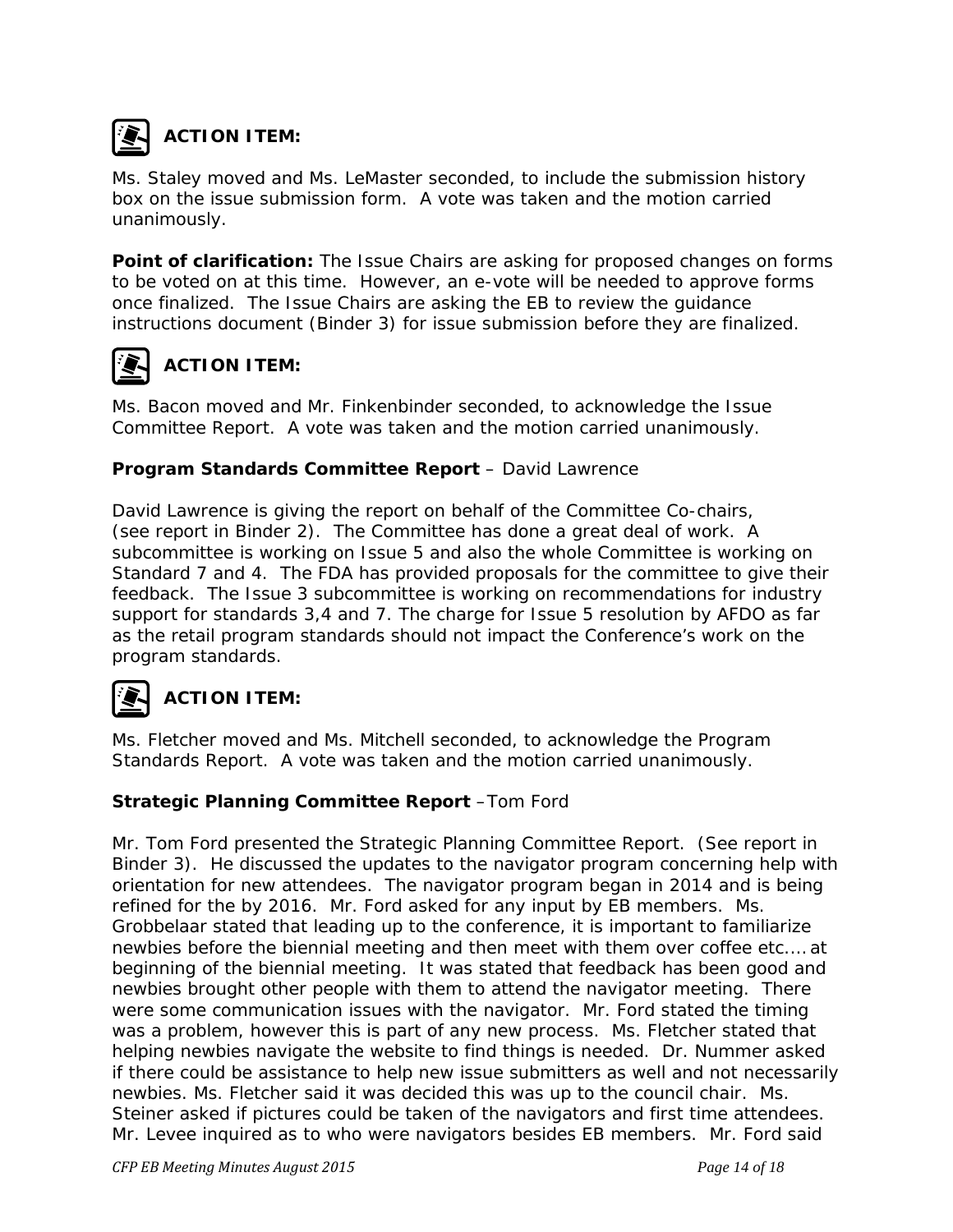the list began with EB members first, and then other experienced members willing to volunteer would be included. Mr. Ford said, we will learn from Boise as we learned from Orlando. Rules of engagement document would be provided to navigators as simply a tool. The survey has been tweaked and the committee is moving forward on it.



### **ACTION ITEM:**

Ms. LeMaster moved and Mr. Rosenwinkel seconded, to acknowledge the Strategic Planning Committee Report. A vote was taken and the motion carried unanimously.

Mr. Luker introduced, State Food Safety.com guests.

**Food Protection Manager Certification** – Jeff Hawley/ Christine Hollenbeck Mr. Hawley stated the committee had not met, but will submit a report after their meeting in October.

#### **ANSI/CFP Certification Committee**

No report submitted.

#### **Audit Committee Report** – Angela Nardone

Mr. Luker introduced Ms. Nardone. Ms. Nardone stated, currently all the books have been audited. Everything looks good with only a few items missing. A recommendation was made to put something in place for contractors. Dr. McSwane stated there is a signed contract. Ms. Nardone mentioned that something is needed such as a quarterly invoice. This will help to achieve a more accurate method of accounting. Mr. Pippert mentioned that 2016 is the year that we will have a formal audit. Ms. Mitchell asked about a prepaid card for LAC. Ms. Nardone stated that generally speaking, this is essentially prepaying. Overall, the card should not be issued for longer than a 12-month period. She suggested only 1 or 2 individuals should be issued a card; Mr. Guzzle stated it would only be one person and one card. The cardholder should have to sign a document.



### **ACTION ITEM:**

Mr. Rosenwinkel moved and Ms. Staley seconded, to acknowledge the Audit Committee Report. A vote was taken and the motion carried unanimously.

#### **FEDERAL AGENCY REPORTS**

FDA – Mr. Kevin Smith stated this is his last meeting as a board member. He intends to remain involved with the CFP. (See Federal Report sent with these minutes and will be posted on the CFP website.) He mentioned that Ms. Brenda Lewis is his replacement on the board. He reported that several FDA members have moved around and assigned additional duties. The Food Code Supplement is now available. The discussion is still ongoing from CFP issues including the cheese issue. Mr. Smith stated the FDA would provide a status report in October with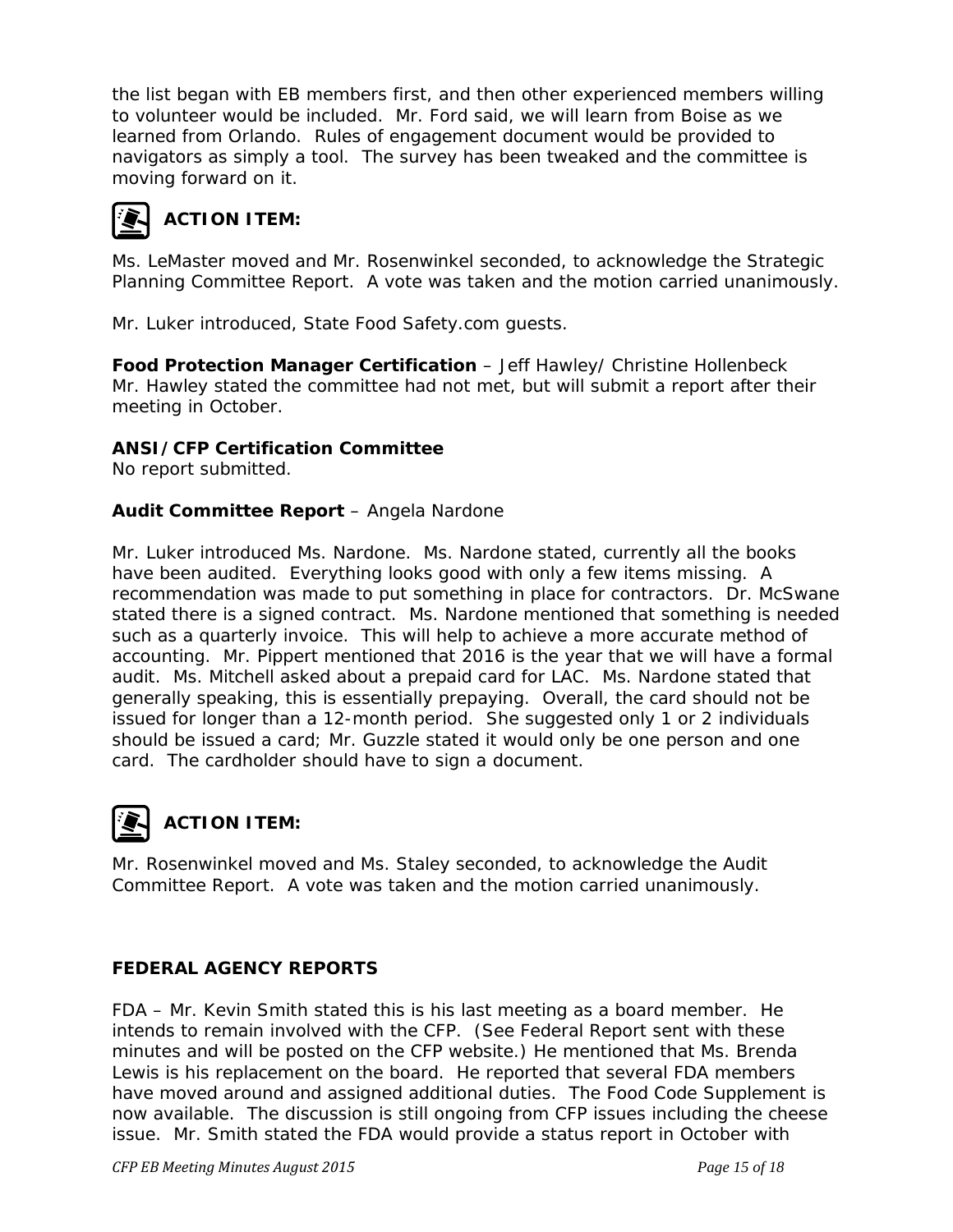respect to issues. The Retail Food Program Standards revised version are now completed and will be available on the website. He also stated the FDA website for the standards has improved. Enrollments for the standards continue to rise. At this time 17% of enrolled jurisdictions meet at least three of the program standards. At this time, all but one state have jurisdictions enrolled. Mr. Smith briefly discussed the cohort program with NAACHO. Grants for the standards are administered through AFDO. The risk factor study will be completed soon. They are waiting on information on restaurants before it can be completed. He mentioned the menu labeling compliance would be in effect by 2016.

USDA – Dr. William Shaw discussed the information provided at the International Association of Food Protection conference (IAFP), A couple of sessions were provided and heavily attended on retail and on ready-to-eat product, rare, and artisanal products as well were addressed at the IAFP meeting. The final allergen guidance document is currently cleared, but the agency is waiting on the Federal Register clearance. Outbreak frequency on raw meat consumption (in Midwest) was discussed at the IAFP. Needle tenderization may be a topic for the Program committee for scheduling on workshop.

CDC - Vince Radke – (written report provided and will be posted on the CFP website). Mr. Radke reported that Ms. Carol Selman has retired and Ms. Delea has taken another position. This has left the program short of key individuals. Mr. Radke emphasized the burden foodborne illness has on this country. He went through the slide presentation and discussed the status of foodborne illness information gathered from Foodnet. There has been no change in Salmonella regardless of interventions. Mr. Radke discussed PulseNet and how they have done a great job in reducing the time in detecting the presence of a particular organism. The CDC is picking up more outbreaks especially Listeria due to better detection and genome sequencing. Under the (EHS-NET) program, epidemiology and the laboratory work are strong, however, the environmental process is weak at this time. The program is getting better at detection and that possibly can help at limiting an outbreak.

#### *NEW BUSINESS*

Mr. Smith discussed the role of CFP on the program standards. There was a discussion about AFDO's resolution regarding the program standards. Comments were made by AFDO that there was no forum for the Retail Food Program Standards with respect to addressing compliance through an alliance similar to what is in place with the Manufacturing Program Standards.

Dr. McSwane mentioned if the FDA was willing to fund the CFP, we could do more regarding managing the standards and doing more to encourage enrollment and working with jurisdictions.



### **ACTION ITEM:**

Ms. Staley moved and Ms. LeMaster seconded, to have an open forum on the program standards at the biennial meeting Tuesday afternoon. A vote was taken and the motion carried unanimously.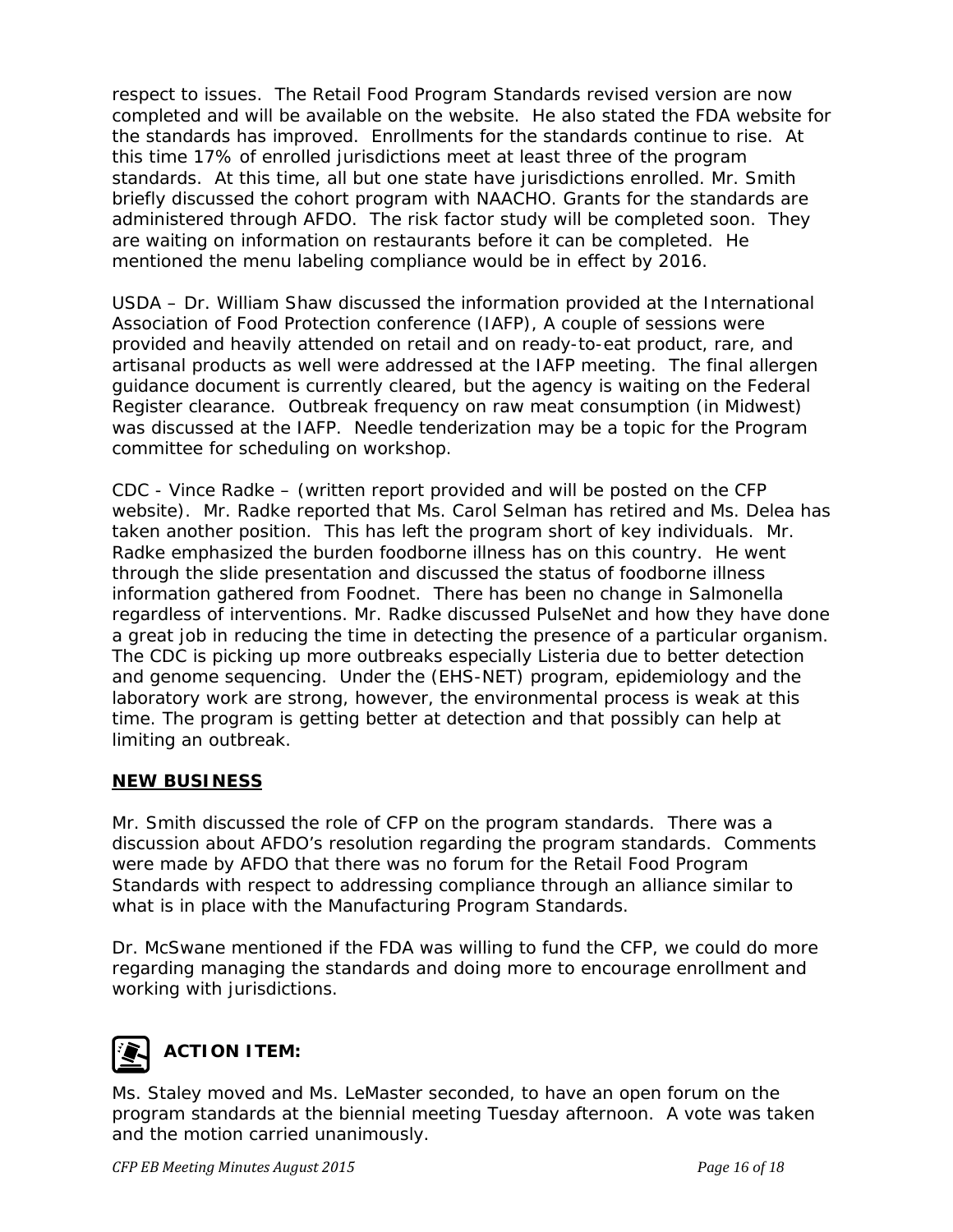For consideration – Create an ad hoc committee to craft a response from CFP to assist the FDA in identifying and evaluating measures that might minimize the impact of harmful bacteria in cheeses made from unpasteurized milk. The public comment period opens on August 3, 2015 and remains open for 90 days. (See announcement provided in 3 or FDA website).

A suggestion came up to have the current Crumbine Award winner, discuss their methodology at the CFP regarding their innovation on how they handle information on restaurants and how it is reported on the website. Dr. Albrecht can check to see where it can best be put on the CFP program and possibly during the workshop.

It has been suggested that we recognize Mr. Kevin Smith for his service during the 2016 biennial meeting.



### **ACTION ITEM**

Ms. LeMaster moved and Ms. Mitchell seconded that we acknowledge Mr. Smith with a plaque for his service to the CFP and include a resolution. A vote was taken and the motion carried unanimously.

Mr. Pippert discussed the intent of Dr. Nummer's motion to move the money from the EB travel money not spent, to providing the money to the CFP biennial meeting for travel to help attendees and to have an e-vote on the subject later. Mr. Pippert discussed the intent of Dr. Nummer's motion to move the money from the EB travel money not spent, to providing the money to the CFP biennial meeting for travel to help attendees and to have an e-vote on the subject later. Dr. Nummer stated he was trying to make sure the money went where it would do the most good. Mr. Pippert proposed that the new Ad hoc committee could come up with a scheme to establish where the money could be moved.

Announcement: Registration booklet will be out on or about the first of October. Shortly after Labor Day, registration will be open for the hotels, which will give the board members about a three-week window prior to the start of the open registration period for all other biennial meeting attendees.

Dr. McSwane asked what do we want to do with regard to planning for a fall 2016 meeting? Potential sites need to be considered. Ms. Grobbelaar offered the use of the Plano site in Dallas Yum offices. It was asked as to why the EB meeting is held in August. The historical reason for August being the meeting date was because of conflicts with FDA regional meetings and other similar meetings being held in the months of September and October.



# **ACTION ITEM**

Ms. LeMaster moved and Dr. Garren seconded, to adjourn the meeting. A vote was taken the motion carried unanimously.

Adjournment